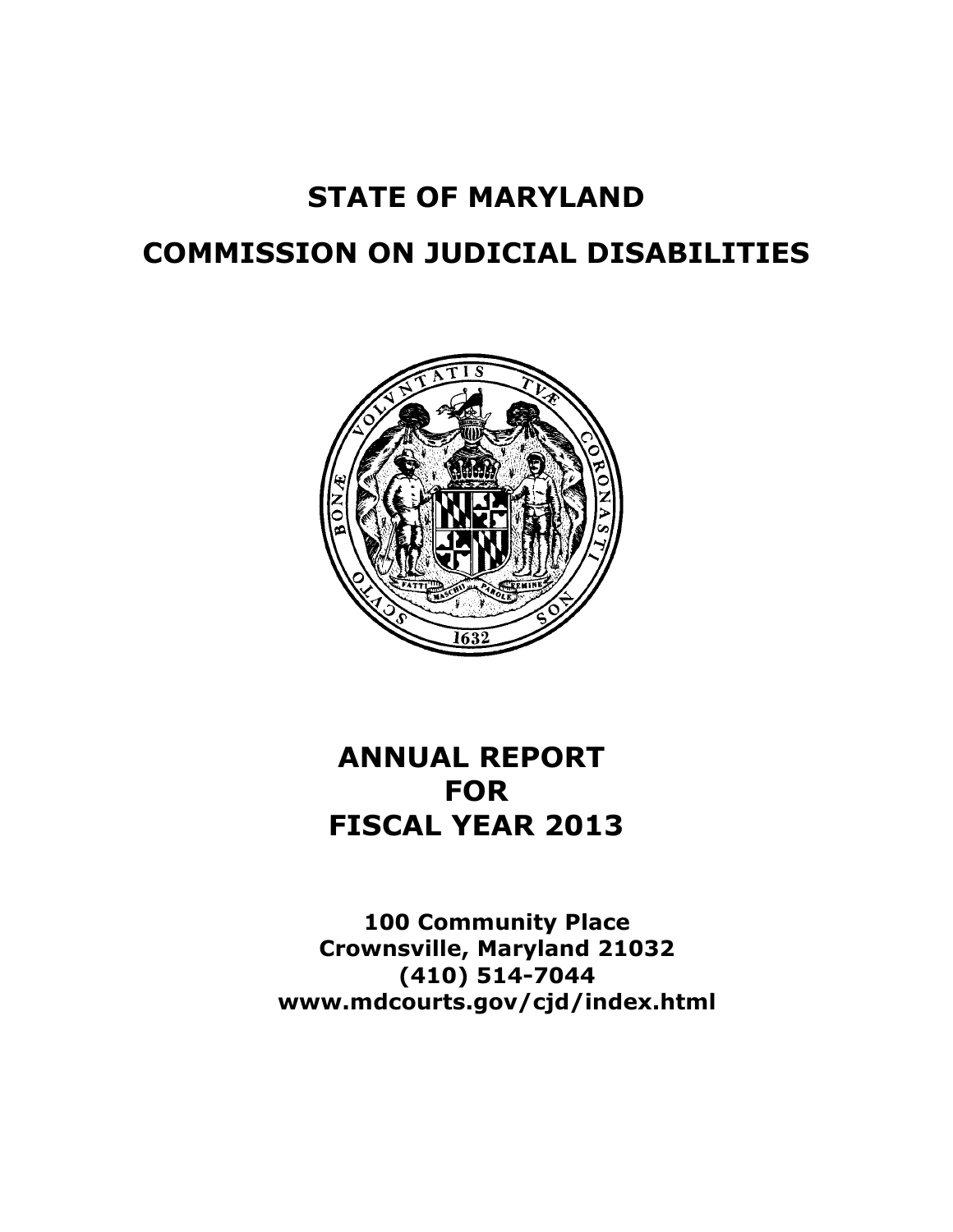# **TABLE OF CONTENTS**

|      |    |                                                        | <b>Pages</b> |
|------|----|--------------------------------------------------------|--------------|
| I.   |    |                                                        |              |
| II.  |    | HISTORY AND STRUCTURE OF THE COMMISSION. 1 - 3         |              |
| III. |    | THE COMMISSION'S JURISDICTION - WHAT THE COMMISSION    |              |
| IV.  |    | THE COMPLAINT PROCESS  4 - 5                           |              |
| V.   |    |                                                        |              |
| VI.  |    |                                                        |              |
|      |    |                                                        |              |
|      |    | VIII. SUMMARY OF COMMISSION ACTIVITY IN FY 2013. 7 - 8 |              |
| IX.  |    | <b>COMPARISON CHARTS OF COMMISSION ACTIVITY 8 - 11</b> |              |
|      | 1. | CHART - TYPES OF CASES INVOLVED. 9                     |              |
|      | 2. | <b>CHART - SOURCES OF ALL COMPLAINTS FILED WITH</b>    |              |
|      | 3. | CHART - COMPLAINTS BY COURT. 11                        |              |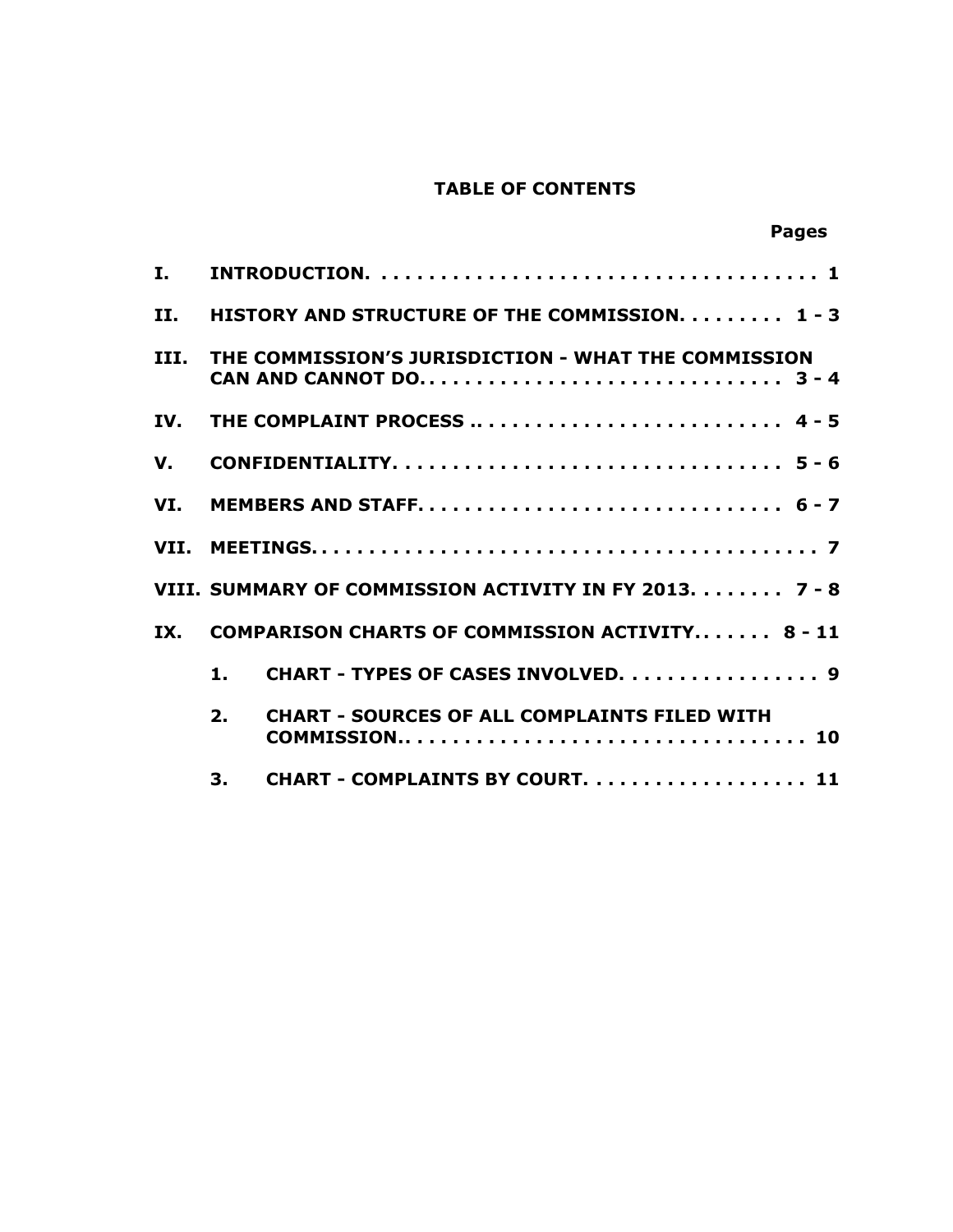### **I. INTRODUCTION.**

This Annual Report is prepared by the Maryland Commission on Judicial Disabilities ("Commission") for submission to the Maryland Court of Appeals pursuant to Maryland Rule 16-804(g).

The Commission is the primary disciplinary body to investigate complaints that allege judicial misconduct or mental or physical disability of Maryland judicial officers, as empowered by the Maryland Constitution.

The work of the Commission plays a vital role in maintaining public confidence in, and preserving the integrity and impartiality of, the judiciary. The Commission, by providing a forum for citizens with complaints against judges, helps maintain the balance between judicial independence and public accountability. The Commission also helps to improve and strengthen the judiciary by creating a greater awareness among judges of proper judicial conduct.

The laws creating and governing the Commission's work are as follows:

- Maryland Constitution, Art. IV, Sections 4A and 4B
- Annotated Code of Maryland, Courts and Judicial Proceedings, Sections 13-401 through 13-403
- Maryland Rules 16-803 through 16-810
- Maryland Code of Judicial Conduct, Maryland Rule 16-813

Copies of the above Maryland Constitution and Rules provisions are available on the Commission's website at [www.mdcourts.gov/cjd/index.html](http://www.mdcourts.gov).

# **II. HISTORY AND STRUCTURE OF THE COMMISSION.**

The Commission was established by constitutional amendment in 1966 in response to a growing need for an independent body to assist in monitoring the conduct of Maryland judges. Subsequent constitutional amendments strengthened the Commission, clarified its powers, and added four additional members of the public to the Commission. The Constitution requires the Court of Appeals to adopt rules for the implementation and enforcement of the Commission's powers and the practice and procedures before the Commission.

The Maryland Constitution, Art. IV, Section  $4B(a)(1)(i)$  & (ii) & 2, gives the Commission the following specific powers to:

• "Investigate complaints against any judge of the Court of Appeals,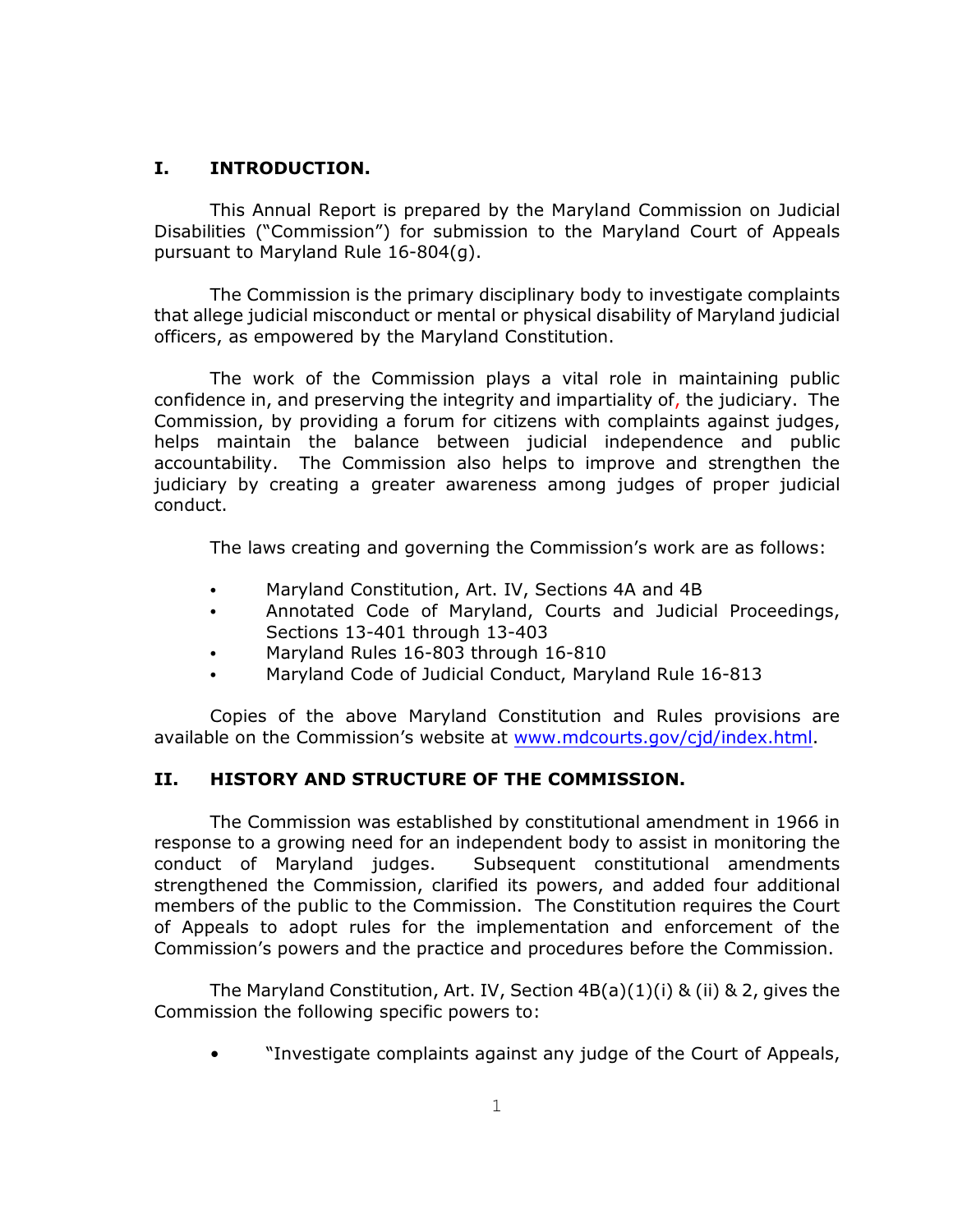any intermediate courts of appeal, the circuit courts, the District Court of Maryland, or the orphans' court."

- "Conduct hearings concerning such complaints, administer oaths and affirmations, issue process to compel the attendance of witnesses and the production of evidence, and require persons to testify and produce evidence by granting them immunity from prosecution or from penalty or forfeiture."
- "issue a reprimand."
- "recommend to the Court of Appeals the removal, censure, or other appropriate disciplining of a judge or, in an appropriate case, retirement."

Further, the Maryland Rules give the Commission the authority to dismiss complaints (with or without a warning), issue private reprimands, enter into deferred discipline agreements with judges, and if the Commission "finds by clear and convincing evidence that the judge has a disability or has committed sanctionable conduct, it shall either issue a public reprimand for the sanctionable conduct or refer the matter to the Court of Appeals. . . " with the recommendation of the Commission as to the sanction to be imposed against the judge.

Effective July 1, 2007, the Court of Appeals established by Rule the Judicial Inquiry Board, thereby creating a "two-tier" structure within the Commission. Complaints against Maryland judges are investigated by the Commission's Investigative Counsel ("Investigative Counsel"). The Commission's Judicial Inquiry Board ("Board") monitors and reviews the Investigative Counsel's investigations, reports and recommendations and submits its own reports and recommendations to the Commission Members. The Commission Members accept or reject the Board's recommendations and take action consistent with the powers and authority granted to the Commission.

The Commission Members consist of eleven persons: three representing judges, one representing the appellate courts, one representing the Circuit Courts, and one representing the District Court; three lawyers with each admitted to practice law in Maryland and having at least seven years experience; and five members of the public, none of whom are active or retired judges, admitted to practice law in Maryland, or persons having a financial relationship with, or receive compensation from, a judge or lawyer licensed in Maryland. All Commission Members are appointed by the Governor, with the advice and consent of the State Senate, and are citizens and residents of Maryland. Membership is limited to two, four-year terms, or, if initially appointed to fill a vacancy, for no more than a total of ten years.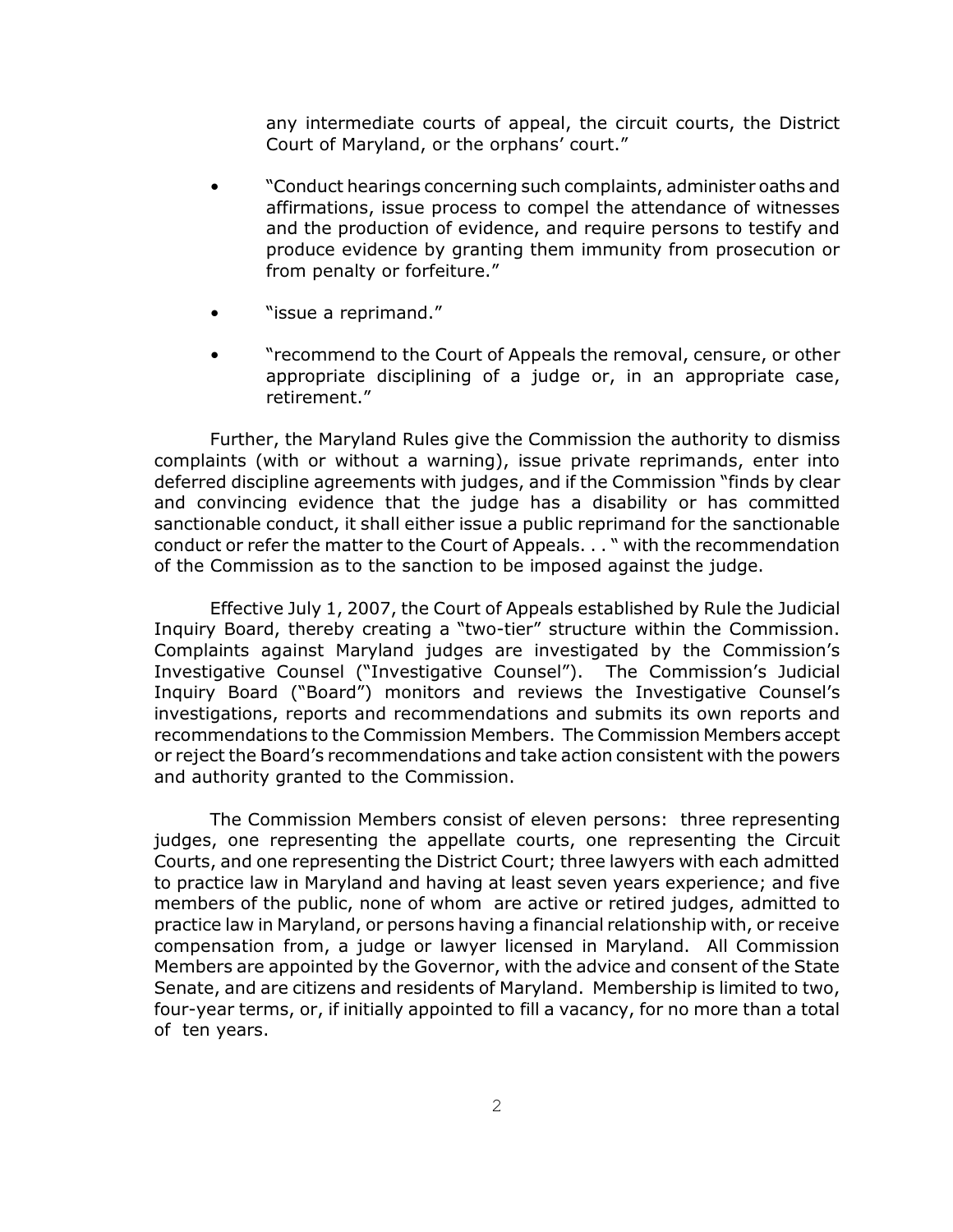The Board consists of seven persons: two judges, two lawyers, and three public Members who are not lawyers or judges. Board Members are appointed by the Commission Members for a term of four years.

#### **III. THE COMMISSION'S JURISDICTION - WHAT THE COMMISSION CAN AND CANNOT DO.**

The Commission is authorized to investigate complaints only against judges of the Maryland Court of Appeals, Court of Special Appeals, Circuit Courts, District Courts, and Orphans' Courts, and any retired Maryland judge during the period that the retired judge has been approved to sit. The Commission:

- 1. Has no authority to investigate complaints against masters, examiners, administrative law judges, Federal Judges, lawyers, police, court personnel, State's Attorneys, or public defenders.
- 2. Does not have appellate authority and therefore cannot review, reverse, change, or modify a legal decision or other court action taken by a judge;
- 3. Cannot affect the progress or outcome of a case; and
- 4. Cannot require a judge's recusal or disqualify a judge from presiding over a particular case.

The only types of complaints that can be investigated by the Commission are those involving a Maryland Judge's alleged "sanctionable conduct" or "disability":

- 1. "Sanctionable conduct" means:
	- "misconduct while in office";
	- "persistent failure by a judge to perform the duties of the judge's office";
	- "conduct prejudicial to the proper administration of justice"; or
	- violation of the binding obligations of the Maryland Code of Judicial Conduct.

"Sanctionable conduct" does not include the following by a judge, unless the judge's conduct also involves "fraud or corrupt motive or raises a substantial question as to the judge's fitness for office":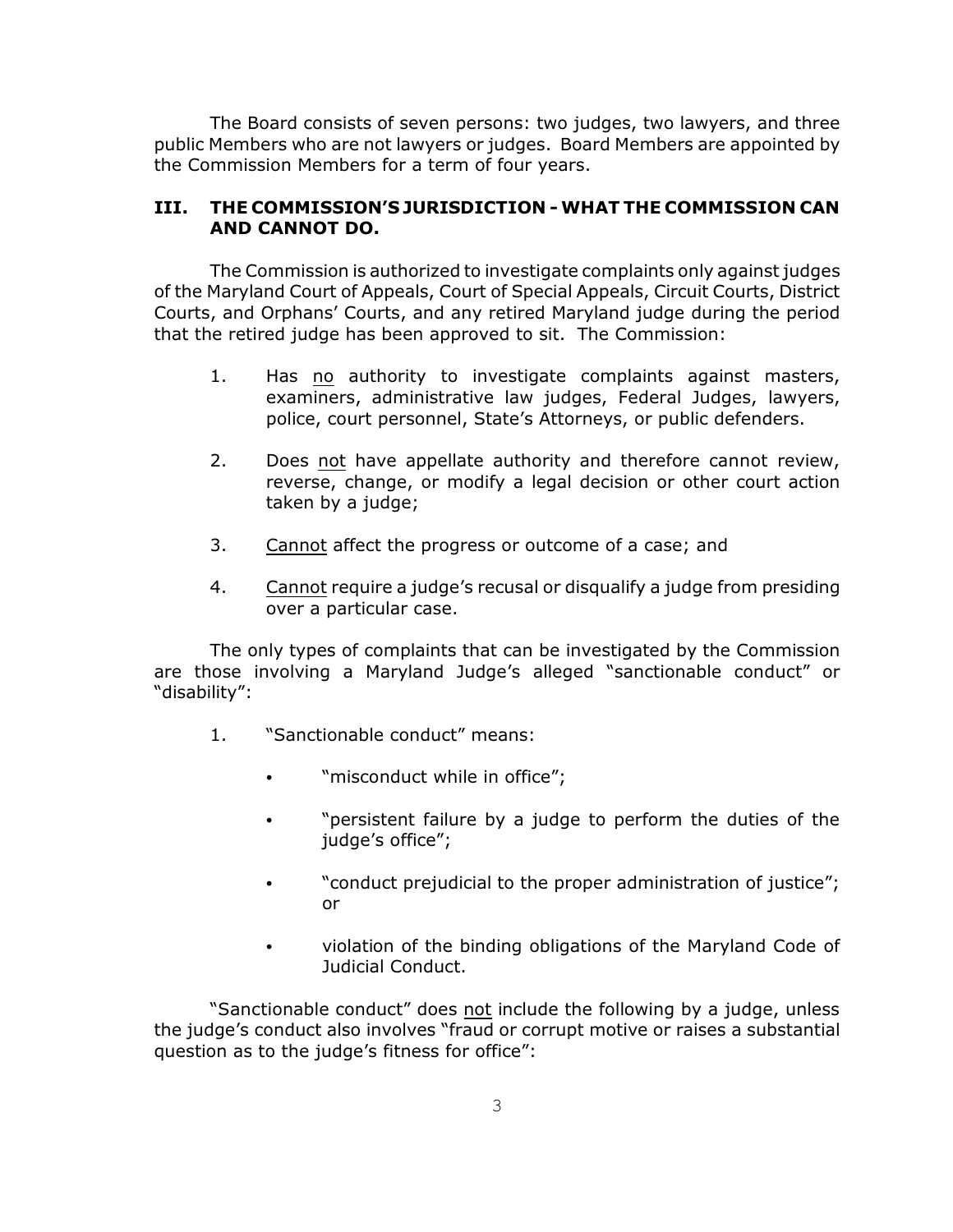- . "making an erroneous finding of fact";
- "reaching an incorrect conclusion";
- "misapplying the law"; or
- "failure to decide matters in a timely fashion, unless such failure is habitual."
- 2. "Disability" means a judge's "mental or physical disability that:
	- seriously interferes with the performance of a judge's duties and
	- is, or is likely to become, permanent."

### **IV. THE COMPLAINT PROCESS.**

Any individual, including a party or witness in a court case, lawyer, member of the public, judge, person who works for or assists the court, or other person, who has information that a Maryland judge may have committed "sanctionable conduct" or has a "disability", can file a complaint with the Commission by completing a complaint form that can be downloaded from the Commission's website or received from the Commission's office, or by preparing a letter with required information. (See the Commission's website at www.mdcourts. gov/cjd/complaint.html for details.)

If the complaint meets the Commission's requirements, Investigative Counsel will open a file and send a letter to the complainant acknowledging receipt of the complaint and the procedure for investigating and processing the complaint. In addition, the Investigative Counsel may make an inquiry and open a file after receiving information from any source that indicates a judge may have committed sanctionable conduct or may have a disability.

Complaints and inquiries may be dismissed, prior to a preliminary investigation, if the "complaint [or inquiry] does not allege facts that, if true, would constitute a disability or sanctionable conduct and there are no reasonable grounds for a preliminary investigation." If the complaint is not dismissed, or an inquiry is completed without a dismissal, the Investigative Counsel conducts an investigation and thereafter reports to the Board the results of the investigation, including one of the following recommendations:

• dismiss the complaint and terminate the investigation, with or without a warning to the judge against future sanctionable conduct;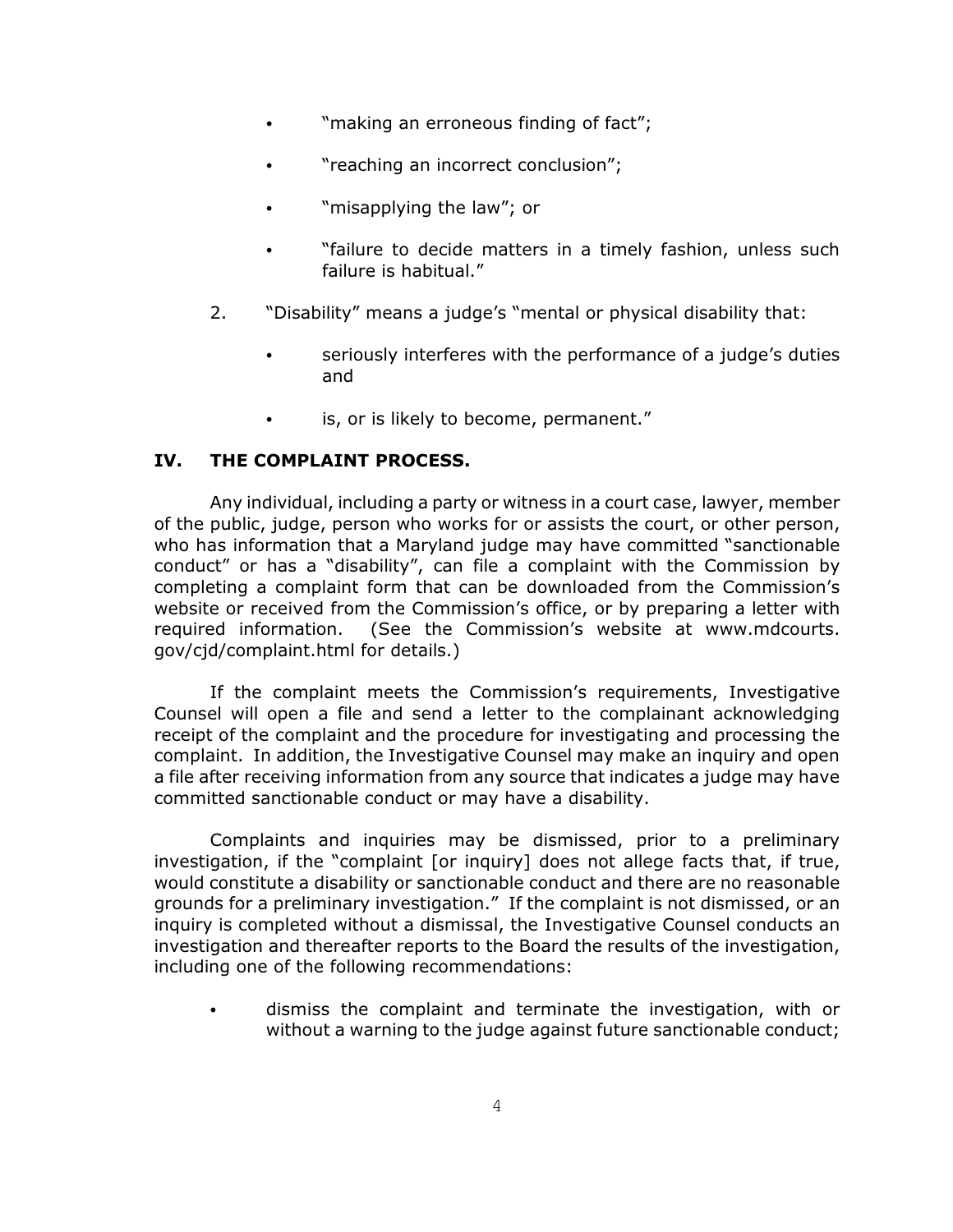- enter into a private reprimand or a deferred discipline agreement with the judge;
- authorize a further investigation; or
- file charges against the judge.

Upon receiving the Investigative Counsel's report, including recommendation, the Board reviews the report and recommendation and may authorize a further investigation, or meet informally with the judge for the purpose of discussing an appropriate disposition. Upon completion of the foregoing, the Board prepares a report, including recommendation, to the Commission Members that includes one of the following recommendations:

- dismiss the complaint and terminate the investigation, with or without a warning to the judge against future sanctionable conduct;
- enter a private reprimand or a deferred discipline agreement with the judge; or
- "upon a determination of probable cause, the filing of charges."

The Commission Members can take action, with or without proceeding on charges, after reviewing the Board's report, including recommendation, and any objections filed by the judge. If the Commission Members direct their Investigative Counsel to file charges against the judge alleging that the judge committed sanctionable conduct or has a disability, the charges are served upon the judge and a public hearing is scheduled as to the charges. This is a formal hearing conducted in accordance with the rules of evidence.

If after the hearing the Commission Members find by clear and convincing evidence that the judge has committed sanctionable conduct or has a disability, they can either issue a public reprimand for such sanctionable conduct or refer the case to the Court of Appeals with the Commission's recommendations as to disposition. The Court of Appeals can take any one of the following actions: "(1) impose the sanction recommended by the Commission or any other sanction permitted by law; (2) dismiss the proceeding; or (3) remand for further proceedings as specified in the order of remand."

# **V. CONFIDENTIALITY.**

The complaint and all information and proceedings relating to the complaint, are confidential. The Investigative Counsel's work product and records not admitted into evidence before the Commission, the Commission's deliberations, and records of the Commission's deliberations are confidential.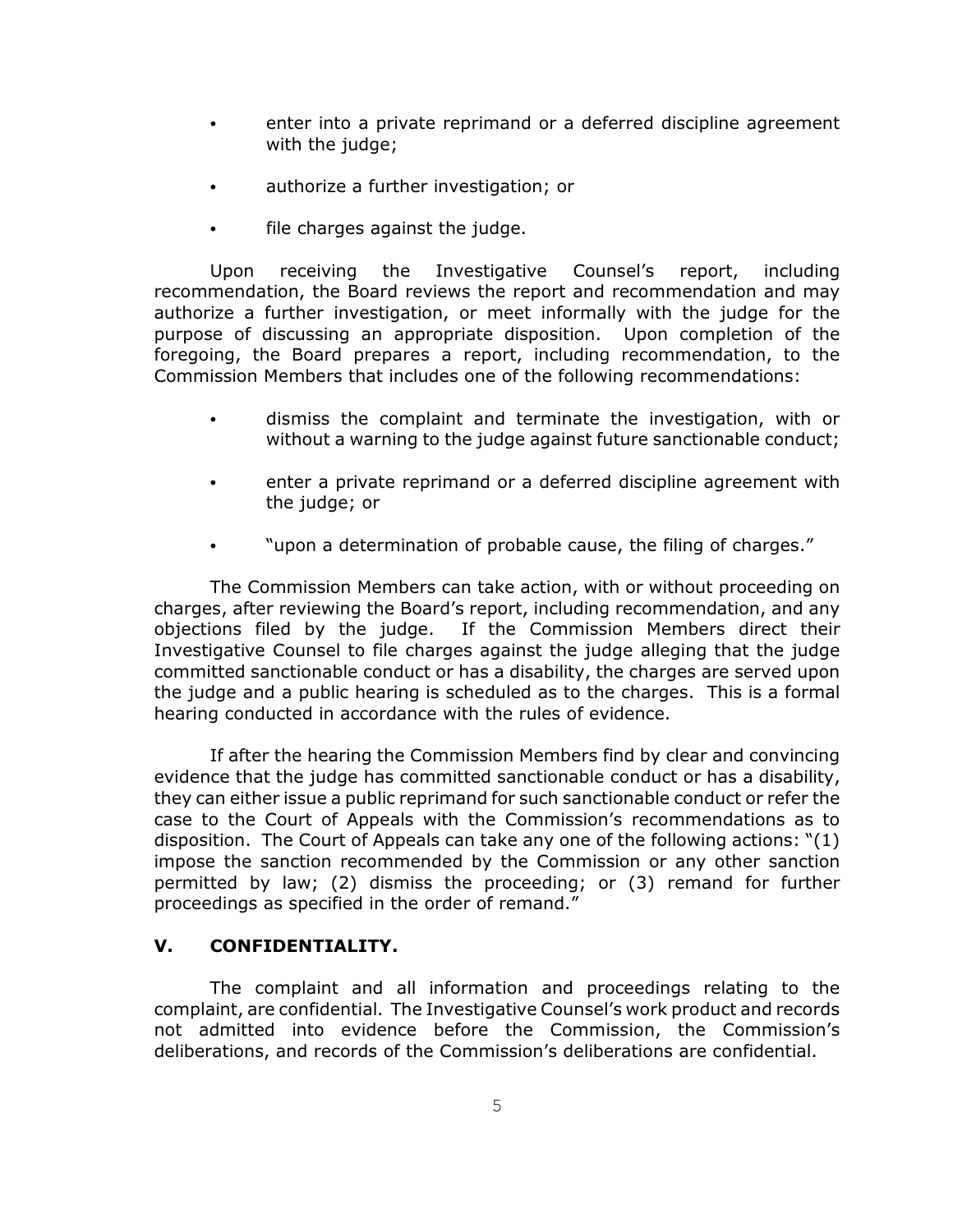After the respondent judge's filing of a response to charges alleging sanctionable conduct, or expiration of the response filing date, such charges and all subsequent proceedings before the Commission on such charges are not confidential and therefore open to the public. In addition, a respondent judge, by written waiver, may release confidential information.

Charges alleging only that a judge has a disability, and all proceedings before the Commission on such charges, are confidential.

### **VI. MEMBERS AND STAFF.**

#### **COMMISSION MEMBERS**

#### **Judge Members:**

Honorable Alexander Wright, Jr., (Chair) Honorable Robert A. Greenberg (Vice-Chair) Honorable Susan H. Hazlett

#### **Attorney Members:**

Mayda Colon Tsaknis, Esquire Steven D. Silverman, Esquire Richard M. Karceski, Esquire $1$ 

### **Public Members:**

William D. Berkshire Marcy Canavan Susan J. Matlick Susan R. Hoffmann Samuel F. Saxton, Sr.

### **JUDICIAL INQUIRY BOARD MEMBERS:**

#### **Judge Members:**

Honorable Marjorie L. Clagett, Chair Honorable Neil E. Axel

 $1$ Richard M. Karceski was appointed to succeed Julie R. Rubin as an attorney Member by the Governor on March 29, 2013.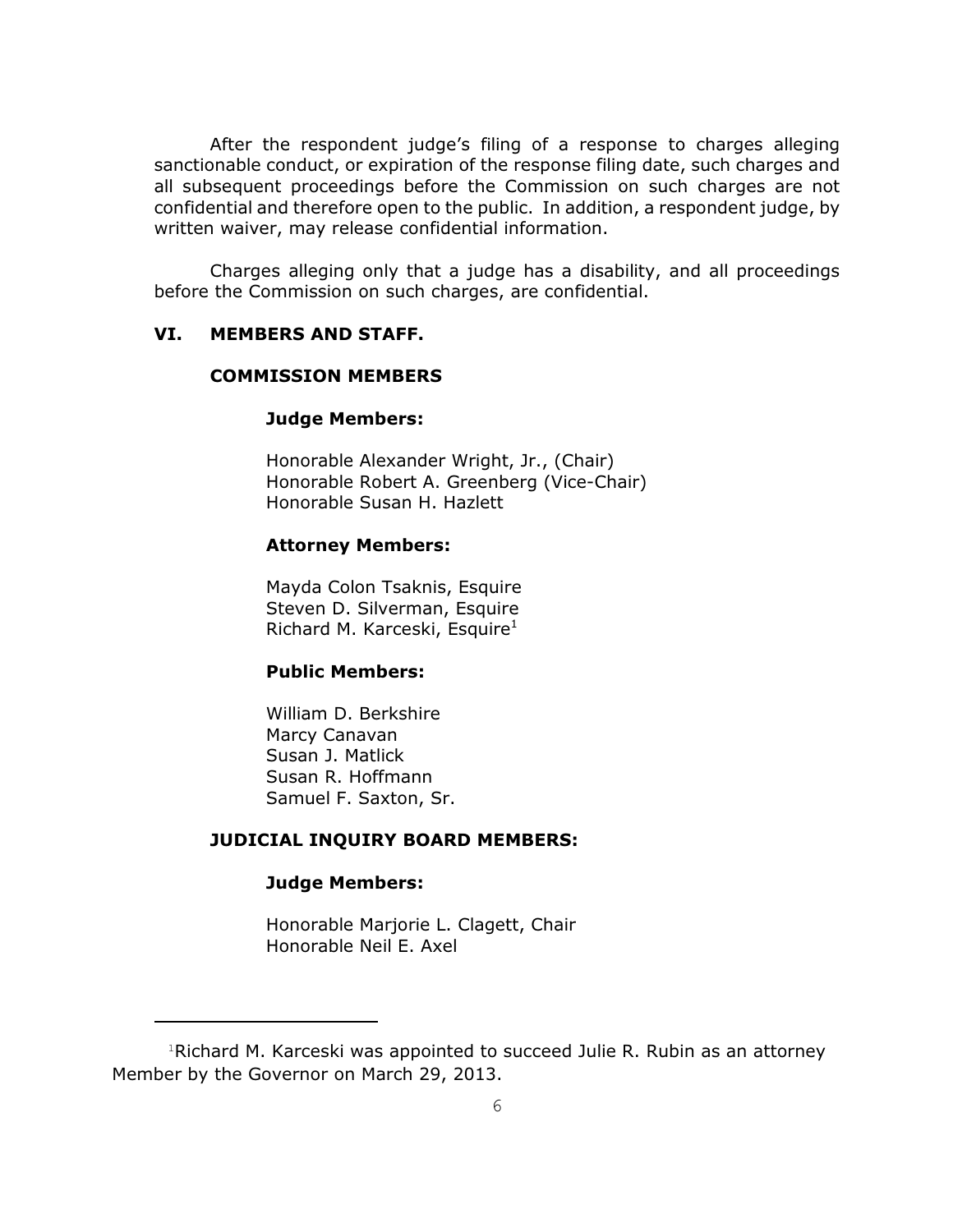#### **Attorney Members:**

Aileen E. Oliver, Esquire Joseph A. Stevens, Esquire

#### **Public Members:**

Dr. Brian H. Avin Dr. Kevin Daniels Doreen Rexroad

#### **STAFF:**

Investigative Counsel: Steven P. Lemmey, Esquire Assistant Investigative Counsel: Elissa E. Goldfarb, Esquire Executive Secretary: Gary J. Kolb, Esquire Administrative Assistant: Lisa R. Zinkand

### **VII. MEETINGS.**

The Commission Members held 12 regularly scheduled Meetings in FY 2013.

The Board Members held 12 regularly scheduled Meetings in FY 2013.

#### **VIII. SUMMARY OF COMMISSION ACTIVITY IN FY 2013**

During Fiscal Year 2013 (July 1, 2012 through June 30, 2013), the Commission opened files for 139 written complaints.

Thirteen complaints were filed by attorneys, 2 by judges, 13 by inmates, and 2 were initiated by Investigative Counsel on his own initiative, pursuant to Maryland Rule 16-805(d). The remaining 109 were filed by members of the general public.

Complaints against Circuit Court Judges totaled 80; 52 complaints were made against District Court Judges; 2 complaints were filed against a Court of Special Appeals Judge; 1 complaint was filed against a Court of Appeals Judge; and 4 complaints were filed against Orphans' Court Judges.

The types of cases involved include family law matters (divorce, alimony custody, visitation, etc.) that prompted 30 complaints, criminal cases that prompted 32 complaints, and 69 complaints arose from other civil cases. Eight complaints failed to fit in any of those categories.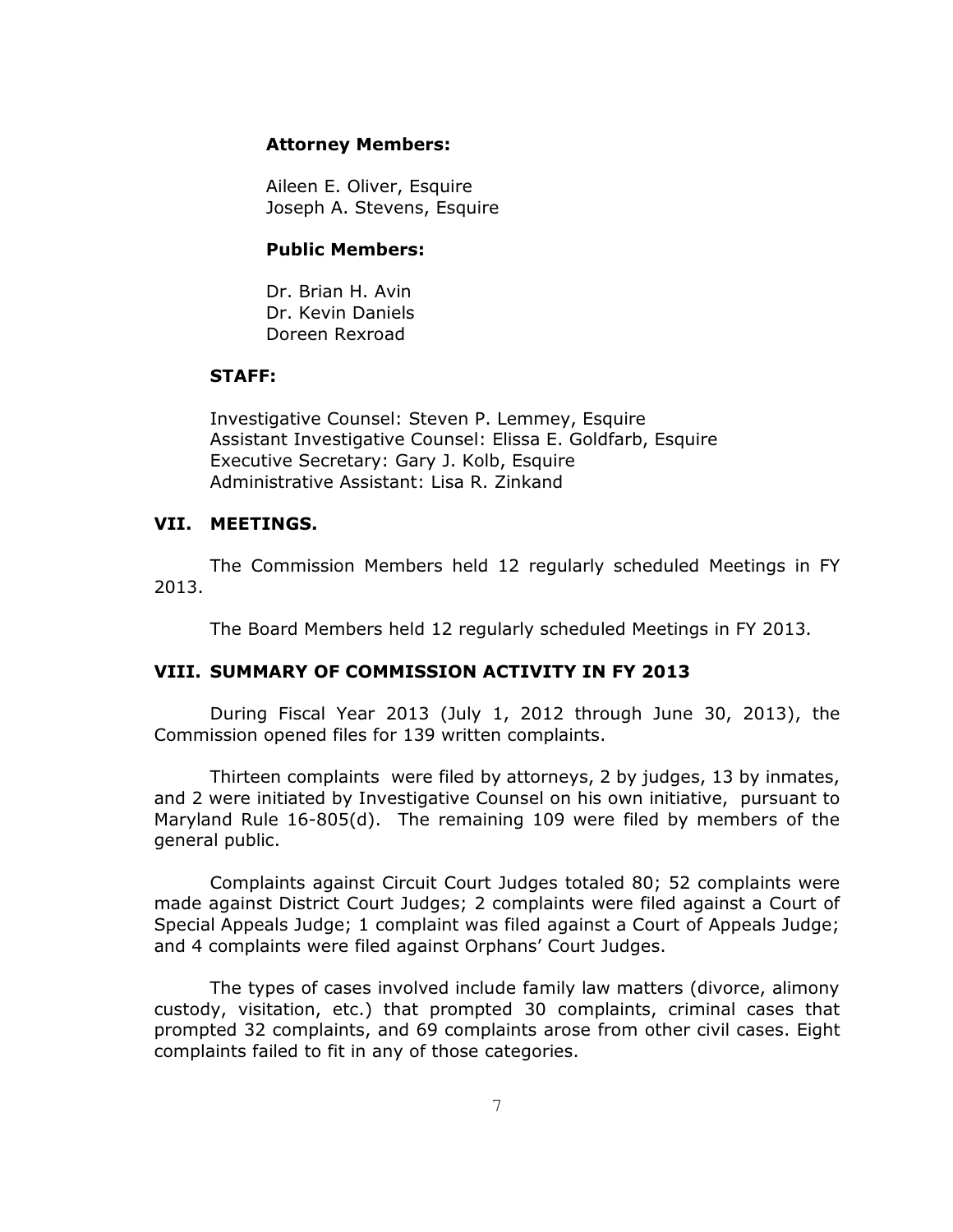In addition, the Commission authorized the filing of charges against a District Court Judge regarding the Judge's handling of numerous direct contempt cases. The Judge and the Commission entered into an Agreement for Discipline by Consent ("Agreement") and a Stipulation of Facts and Conclusions of Law, whereby the Judge admitted to the conduct alleged in the charges and agreed that specific Rules of the Maryland Code of Judicial Conduct had been violated by the Judge. The Judge consented to a suspension without pay for five (5) work days, and to an overall suspension of ninety (90) days with the remaining eightyfive (85) days being stayed based upon the Judge's successful completion of a two (2)-year period of probation with the Commission. The Court of Appeals of Maryland entered a Consent Order approving the Agreement, making the Agreement public, and suspending the Judge without pay for five (5) work days.

Also, the Commission issued a Private Reprimand to a District Court Judge. The Commission concluded, based upon stipulated facts, that the Judge violated the Maryland Code of Judicial Conduct by making inappropriate and demeaning comments to a female attorney in the courtroom.

The Commission authorized the filing of charges against a District Court Judge regarding alleged disrespectful, rude, and demeaning comments to litigants during a hearing. Prior to any further proceedings before the Commission, the Judge informed the Governor that he did not want to be reappointed and retired at the completion of his term.

Further, the Commission entered into two Deferred Discipline Agreements with Orphans' Court Judges from two different counties regarding their handling of estate cases and their need for a reviewer to provide helpful assistance to the Judges.

The Commission issued seven (7) dismissals with a warning involving: two Orphans' Court Judges signing an affidavit providing character evidence in a civil case, without a subpoena; Circuit Court Judge failing to disclose, during the course of a trial, that the Judge may have known or should have realized that Judge might know a particular witness in the case; District Court Judge making an inappropriate comment to a defendant during a hearing; Circuit Court Judge handling a case in which Judge appears to favor an unrepresented defendant by, among other things, sustaining objections that were not made by the defendants and not treating counsel with appropriate patience, dignity, and courtesy; Circuit Court Judge making a racially offensive term that may appear to those in the courtroom that the Judge was not impartial, even though Judge did not intend to offend anyone or appear biased; and District Court Judge presiding over case in which one of the parties was the Judge's client when the Judge was in private practice and such party regularly appears before that District Court.

Forty-seven cases remained open at the end of Fiscal Year 2013.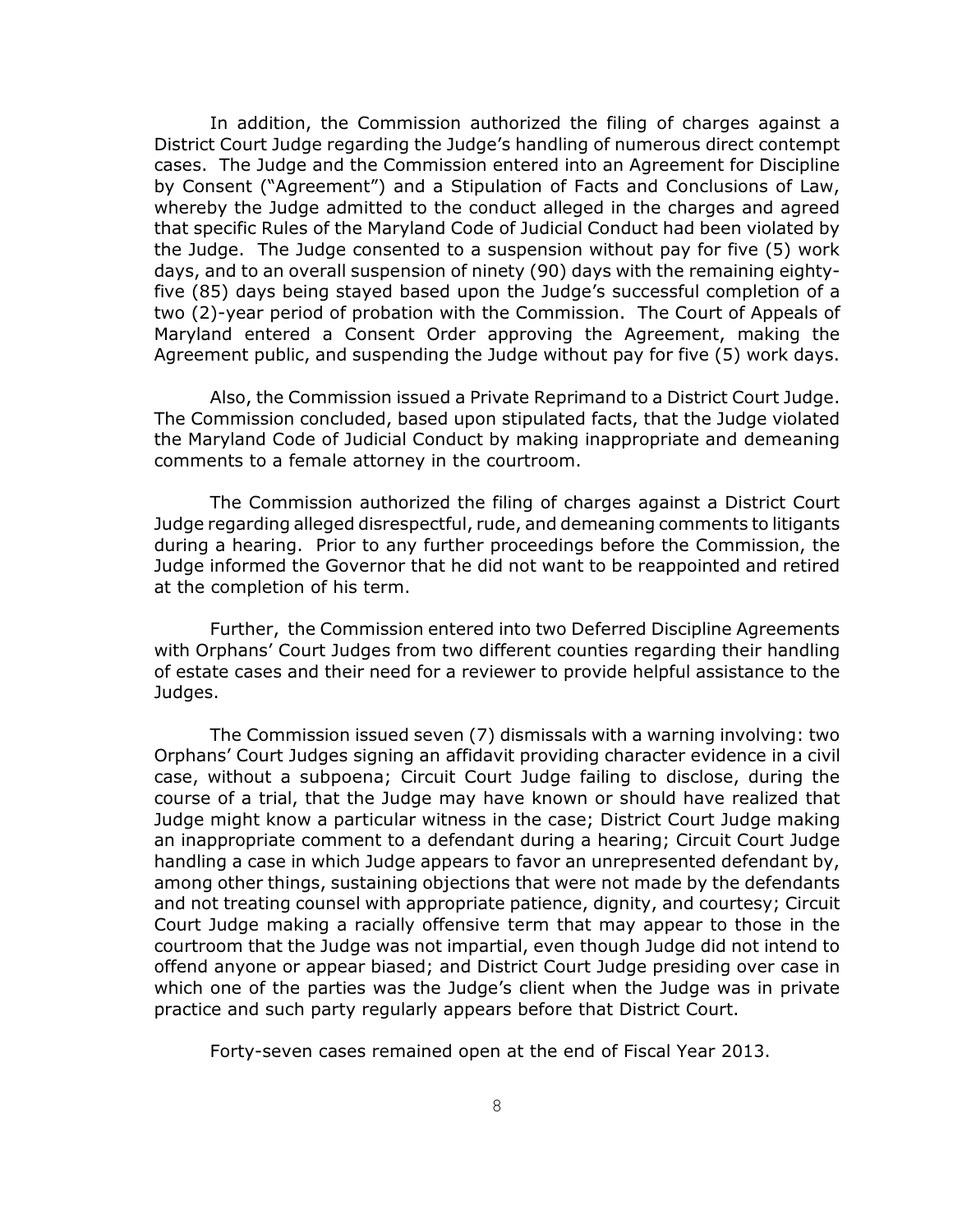The vast majority of complaints in Fiscal Year 2013, as in prior years, were dismissed because the allegations set forth in the complaints were either found to be unsubstantiated, or the conduct complained about did not constitute sanctionable conduct.

## **IX. COMPARISON CHARTS OF COMMISSION ACTIVITY.**

The data included in the following comparison charts is based on data from the Commission case files.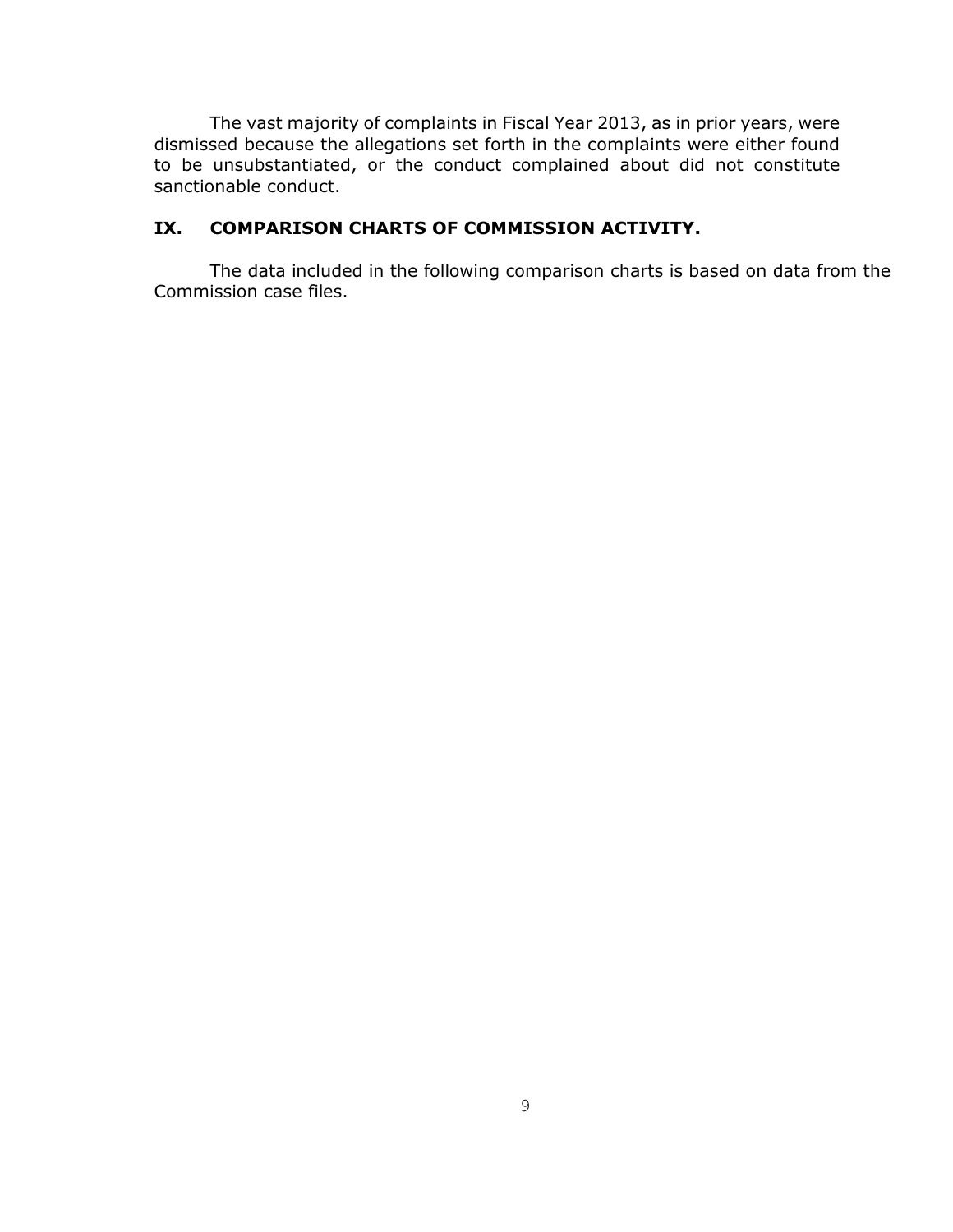| <b>Fiscal Year</b> | <b>Domestic</b><br><b>Cases</b> | <b>Criminal</b><br><b>Cases</b> | <b>Civil Cases</b> | <b>Other</b>   |
|--------------------|---------------------------------|---------------------------------|--------------------|----------------|
| 2000-2001          | 18                              | 55                              | 37                 | 10             |
| 2001-2002          | 31                              | 47                              | 54                 | 10             |
| 2002-2003          | 28                              | 54                              | 41                 | 15             |
| 2003-2004          | 26                              | 24                              | 37                 | $\overline{7}$ |
| 2004-2005          | 33                              | 22                              | 52                 | 5              |
| 2005-2006          | 20                              | 39                              | 30                 | 19             |
| 2006-2007          | 25                              | 43                              | 45                 | 4              |
| 2007-2008          | 24                              | 41                              | 59                 | 5              |
| 2008-2009          | 32                              | 48                              | 50                 | $\overline{7}$ |
| 2009-2010          | 23                              | 36                              | 58                 | 6              |
| 2010-2011          | 22                              | 50                              | 48                 | 4              |
| 2011-2012          | 24                              | 31                              | 68                 | 9              |
| 2012-2013          | 30                              | 32                              | 69                 | 8              |

## **TYPES OF CASES INVOLVED**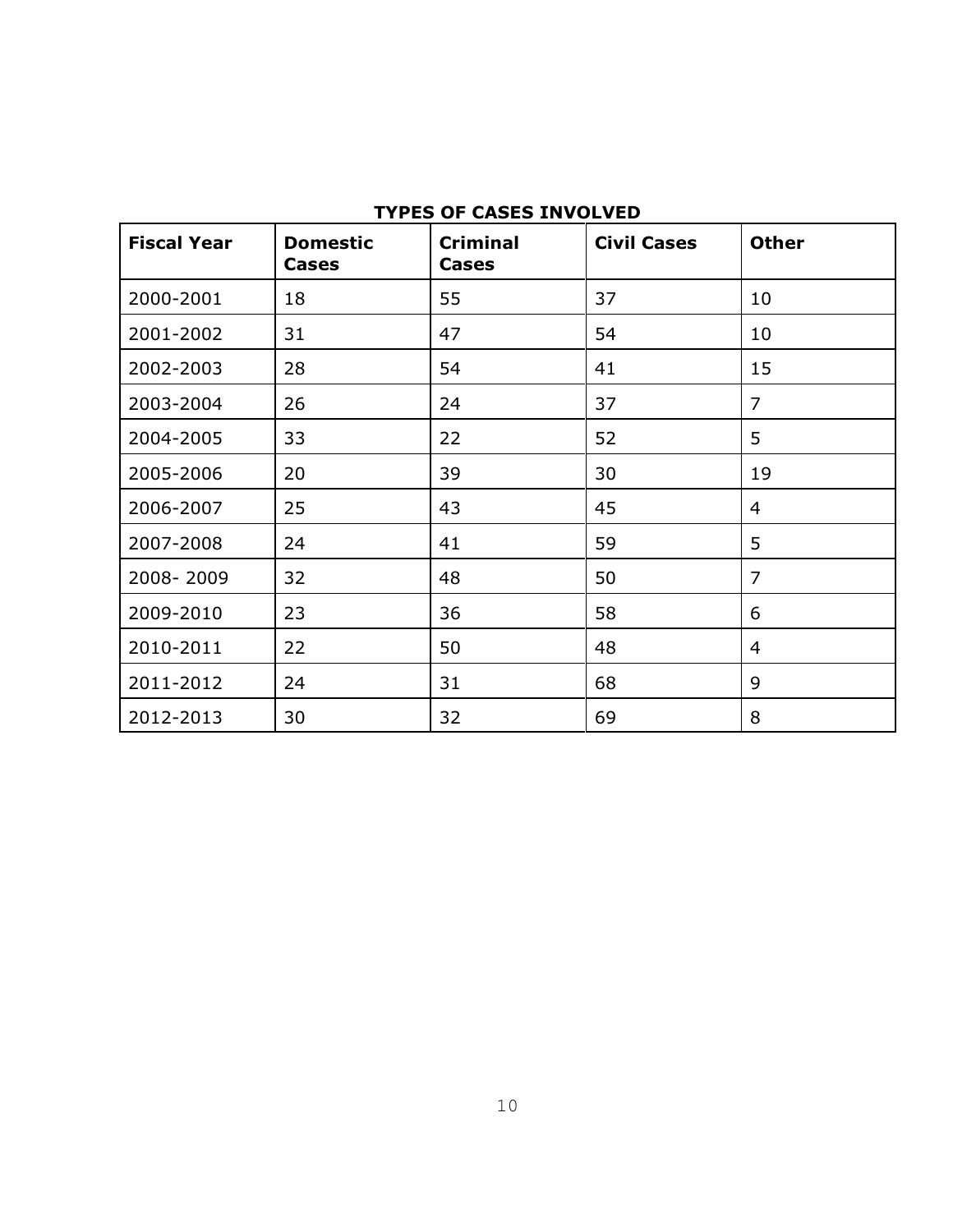| <b>Fiscal Year</b> | <b>Attorneys</b> | <b>Investigative</b><br><b>Counsel</b><br><b>Initiated</b><br><b>Inquiries</b> | <b>Inmates</b> | <b>Judges</b>  | <b>Public</b> |
|--------------------|------------------|--------------------------------------------------------------------------------|----------------|----------------|---------------|
| 2000-2001          | 14               | $\mathbf{1}$                                                                   | 29             | $\overline{0}$ | 76            |
| 2001-2002          | 4                | $\overline{4}$                                                                 | 26             | $\mathbf 0$    | $\mathbf{1}$  |
| 2002-2003          | 6                | 6                                                                              | 35             | 0              | 91            |
| 2003-2004          | 6                | $\mathbf{1}$                                                                   | 17             | $\overline{0}$ | 70            |
| 2004-2005          | $\overline{2}$   | $\overline{7}$                                                                 | 33             | $\overline{0}$ | 70            |
| 2005-2006          | 12               | $\overline{4}$                                                                 | 30             | $\mathbf 0$    | 62            |
| 2006-2007          | $\overline{7}$   | $\overline{2}$                                                                 | 27             | $\mathbf 0$    | 81            |
| 2007-2008          | 5                | $\overline{4}$                                                                 | 29             | $\overline{0}$ | 91            |
| 2008-2009          | 6                | 5                                                                              | 35             | $\mathbf 0$    | 91            |
| 2009-2010          | $\overline{4}$   | $\overline{4}$                                                                 | 25             | $\mathbf 0$    | 90            |
| 2010-2011          | 8                | $\overline{2}$                                                                 | 17             | $\mathbf 0$    | 97            |
| 2011-2012          | 8                | $\overline{7}$                                                                 | 19             | $\overline{0}$ | 98            |
| 2012-2013          | 13               | $\overline{2}$                                                                 | 13             | $\overline{2}$ | 109           |

# **SOURCES OF ALL COMPLAINTS FILED WITH THE COMMISSION**